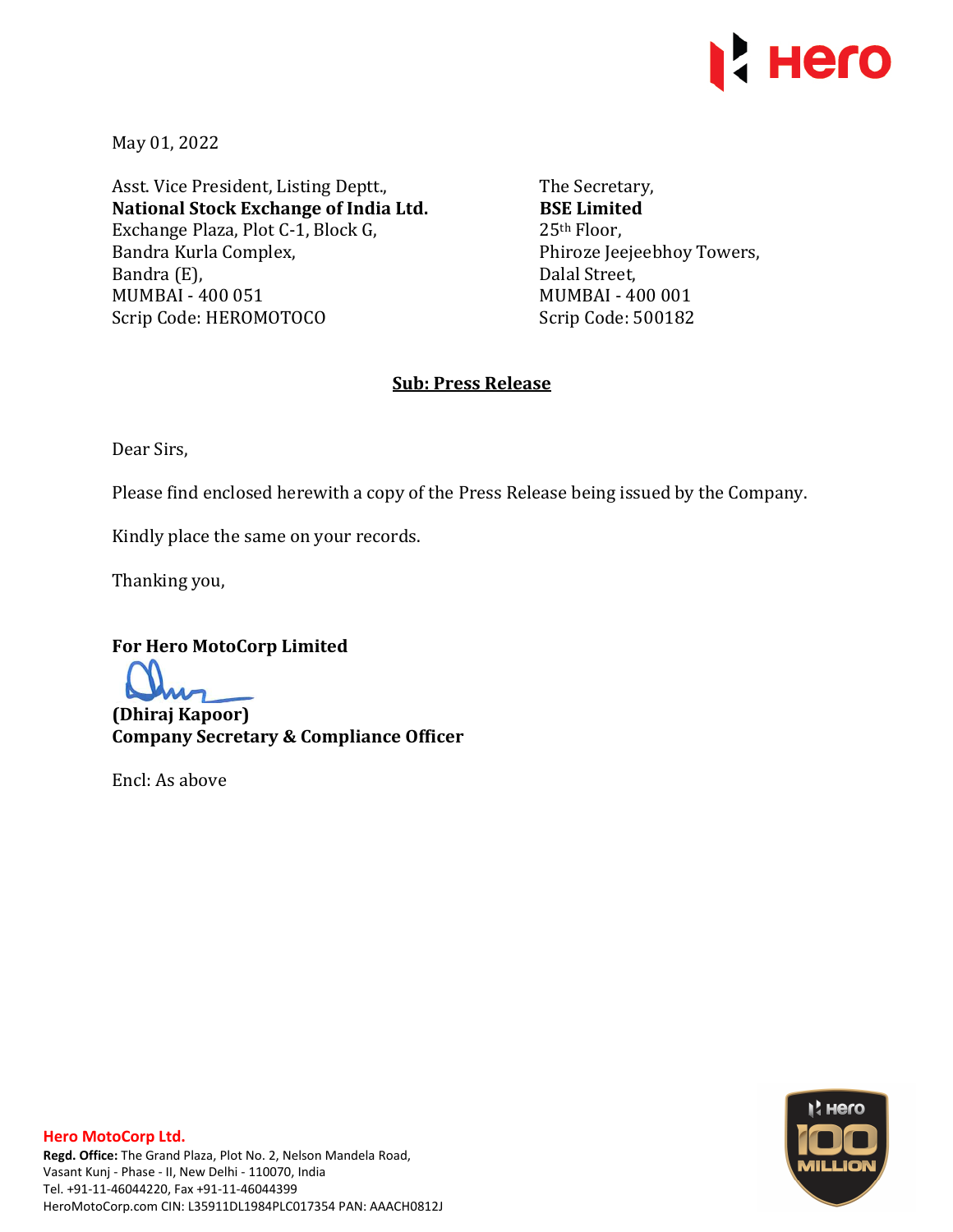

## **New Delhi, May 1, 2022**

## **HERO MOTOCORP SELLS 4.19 LAKH UNITS OF MOTORCYCLES AND SCOOTERS IN APRIL'22, WITH A GROWTH OF OVER 12%**

**Hero MotoCorp,** the world's largest manufacturer of motorcycles and scooters, sold **418,622** units in April 2022.

The company reported a double-digit growth of 12.4% over the corresponding month of the previous year (April 2021), when the company had sold 372,285 units.

With the economy gradually opening up and continued government policy support, April volumes indicate the continuously improving consumer sentiments.

Earlier this month, Hero MotoCorp partnered with Directorate of Indian Army Veterans and handed over Hero Destini 125 scooters to the soldiers who were disabled while in service. These retro-fitted Hero Destini 125 scooters are supported by two auxiliary wheels in the rear - which have been customised to provide a safe and convenient riding experience. The company has already handed over more than 100 such retro-fitted Destini scooters to the soldiers in various states across the country.

In the month of April, Hero MotoCorp collaborated with the Automotive Skill Development Council (ASDC) for "Project Jeevika", to upskill and train two-wheeler market technicians across the country on BS-VI Technology. The company has already trained more than 6000 technicians through TVET (Technical and Vocational Education and Training) ecosystem.

In keeping with its unwavering commitment towards the preservation of biological diversity under the Project Hero Green Drive, the company handed over 250 Hero Glamour Motorcycles to the Haryana Forest department and Compensatory Afforestation Fund Management and Planning (CAMPA) authority to commemorate World Earth Day, this year.

Hero MotoCorp was honored with Self Certification Status for Indian Army Supplies by DGQA – Director General Quality Assurance, Ministry of Defence for its best quality procedures, process and products in the automobile industry.

|              | <b>APRIL'22</b> | <b>APRIL'21</b> |
|--------------|-----------------|-----------------|
| Motorcycles  | 3,92,627        | 3,39,329        |
| Scooters     | 25,995          | 32,956          |
| <b>Total</b> | 4,18,622        | 3,72,285        |
| Domestic     | 3,98,490        | 3,42,614        |
| Exports      | 20,132          | 29,671          |